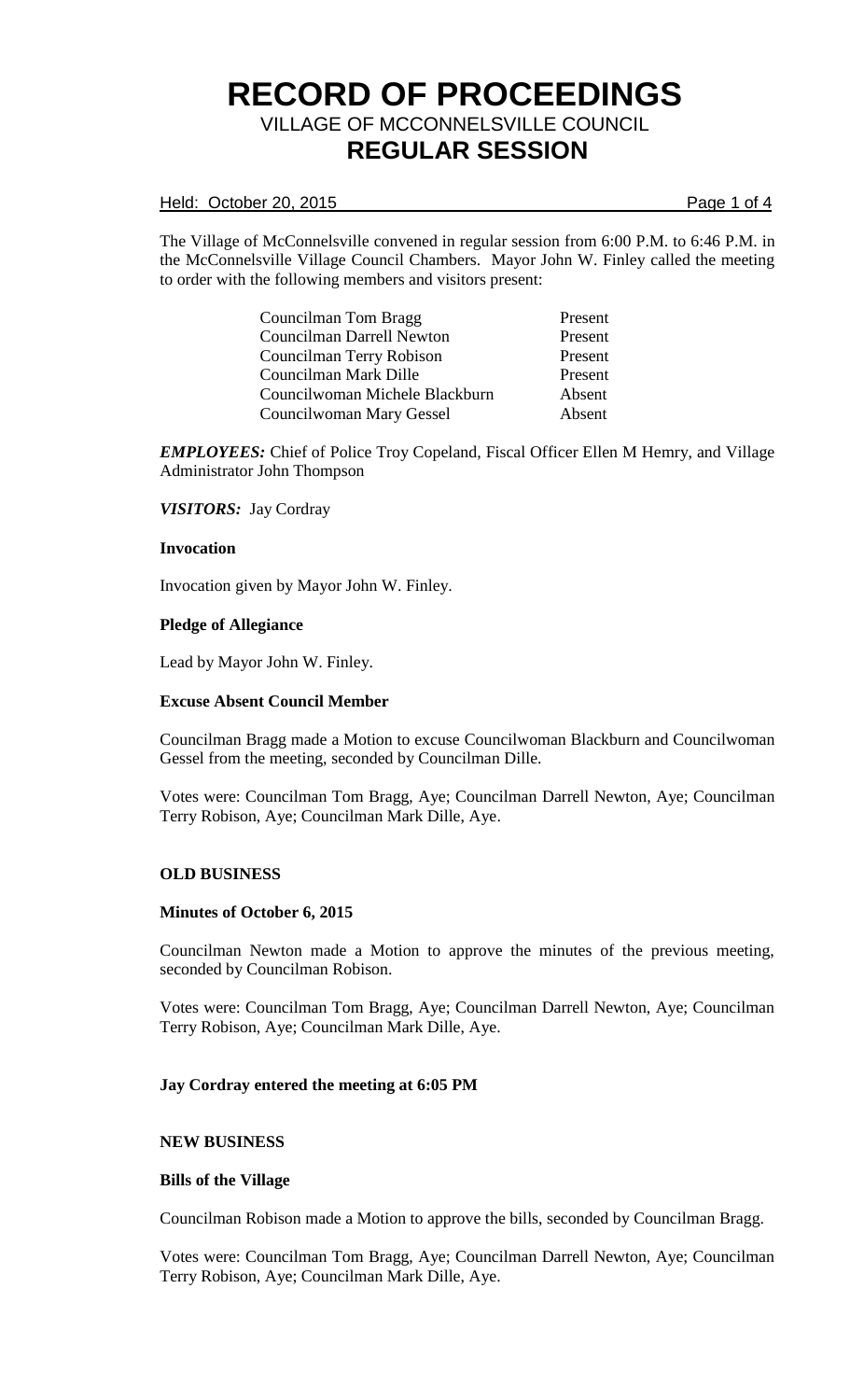Held: October 20, 2015 **Page 2 of 4** 

# **Mayor John W. Finley**

Mayor Finley reported he received a letter from Secretary of State, John Husted regarding the general election. It spoke on Issues One, Two; and, Three. Secretary of State Husted wants to make sure information on these issues is available to all Ohio Voters and is asking the Local Governments for help on getting the information out. Mayor Finley requested Councilman Robison to place this on the Village Website.

Mayor Finley reported he received a complaint in regards to trash on a back porch within the Village. Chief Copeland has already checked into this; and it will be taken care of. Mayor Finley stated he wanted to remind residents this creates an unsafe situation and they can be cited into court. Mayor Finley stated if anyone knows of properties that need taken care of, to let us know.

Mayor Finley stated he was contacted regarding concerns about the Monument and the lack of reflectors on it. Mayor Finley requested the Village Administrator look into it and see if there is a way to make it more visible at night.

# **Village Administrator John Thompson**

Village Administrator Thompson reported the new John Deere Tractor and snow blade is in; the flashing light at Fourth Street is down; and, the crew is finishing up hot mix this week.

Village Administrator Thompson reported the crew has begun picking up leaves and will be doing it regularly. When residents have leaves ready, they are to call the office and they will be added to the list.

Village Administrator Thompson reported they have been having some issues at the Sewer Plant. A company is coming in Thursday to get prices on new equipment. Some gears and chains are bad on one of the tanks; therefore, we are only operating on one tank. We will need to get on this right away; or, we could have some issues if the river would get up.

Village Administrator Thompson reported everything is done for the Hawk Kennebec Water Interconnect; they will start advertising for bids once they receive approval from EPA.

Village Administrator Thompson stated the loan application for the sewer separation has been sent in to EPA; we should hear results within the next six weeks.

# **Chief of Police Troy Copeland**

Chief Copeland reported Officer Weyant is back off of maternity leave, so we are back to a full staff now.

Chief Copeland reported he attended a three day class for Advance Narcotics Investigation; and, Officer McGrath just finished a one day Community Policing Ethics Class.

Chief Copeland reported everyone has been arrested and are awaiting trial for the drug cases he has been working on.

Chief Copeland reported Officer Weyant and K9 Officer Samo stopped a vehicle on North Kennebec. Two people were arrested for possession of drugs. Chief Copeland stated the K9 has turned out to be a great asset to the department.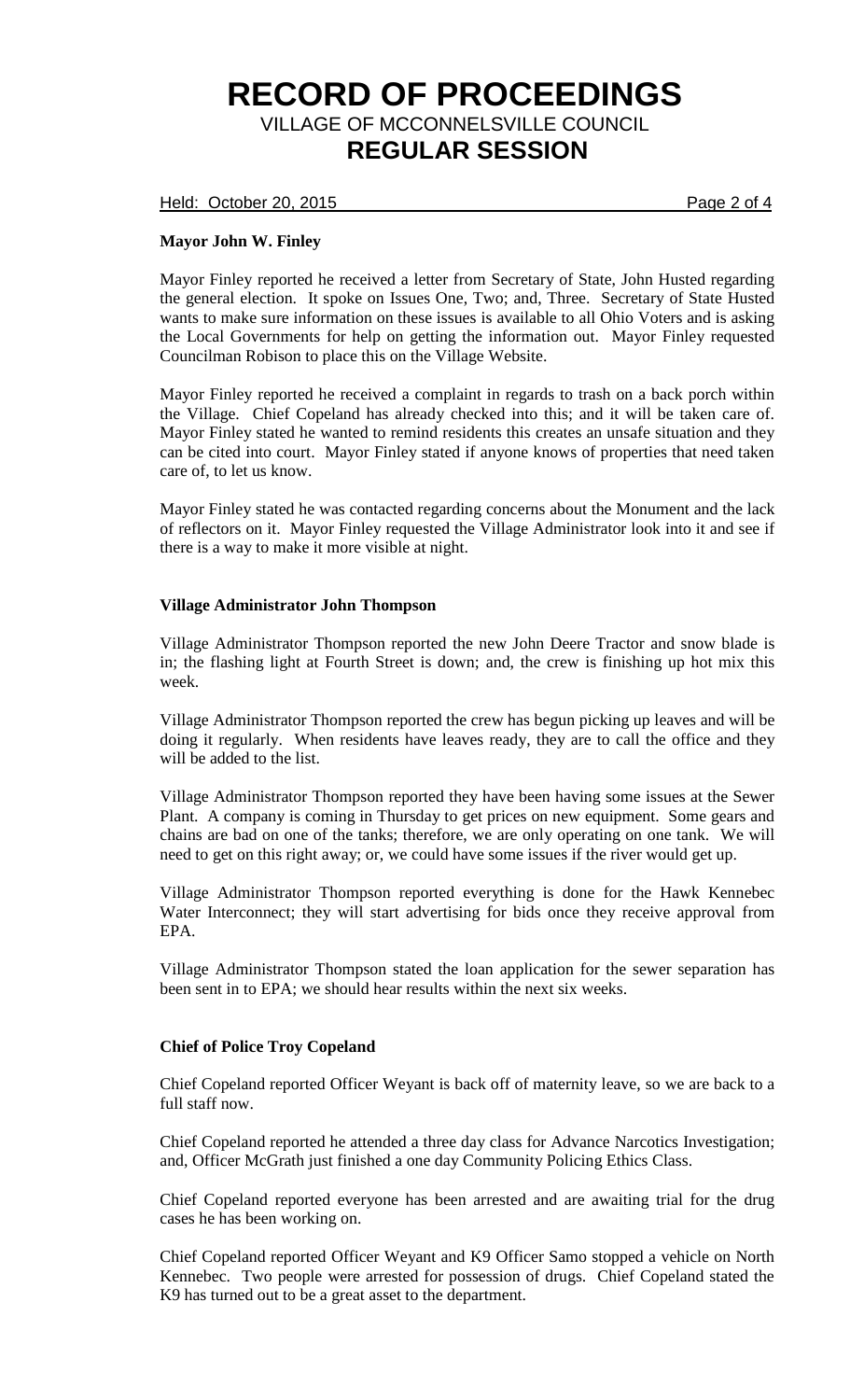## Held: October 20, 2015 **Page 3 of 4**

Chief Copeland reported Heritage Day went well. Chief Copeland stated he was glad to see the square was not closed and felt it went better without having to direct the Semi's around on the side streets.

Mayor Finley stated he felt Heritage Day was very well done and very well attended. Mayor Finley stated the organizers done great job advertising, working; and, promoting the event. Mayor Finley commended everyone who worked on it.

Chief Copeland reported there will be an active shooter evacuation drill at East School tomorrow.

Mayor Finley stated he is very proud of the drug work Chief Copeland has been doing; he has been working extra hard on it. Mayor Finley stated when he came into office, drugs was something he wanted to work on; and, he feels Chief Copeland took the initiative very personally and has done a great job.

## **Recreation & Buildings Committee**

Councilman Newton reported he and Councilman Bragg went to the pool and went over the list of repairs needed. They determined one lifeguard chair needed replaced; and, the walls in the bathroom need something done to them. They didn't see anything wrong with the light poles or eave spouts.

Mayor Finley questioned if we could do something on the walls like they do at car washes.

Councilman Newton stated whatever way we go, it is going to cost money. Councilman Newton stated we must do something with the bottom of the pool; and, he feels it takes priority.

Village Administrator Thompson is going to call Dresden and see what they done with the bottom of their pool.

Councilman Newton stated the tree by Mr. and Mrs. Drake's home on Main Street is leaning worse and feels something needs done about it.

Mayor Finley stated yes, the property owner is looking into it.

Councilman Dille reported the second Monday of every month the Recreation Board will be meeting at 7:00 P.M. Councilman Dille stated the board has come up with a set of fees to use the park. Malta has appointed another person to the board and there is one other spot that McConnelsville needs to fill.

Mayor Finley stated he appointed and swore in Haley Strelecki to the Morgan Metropolitan Housing Authority Board last Friday.

# **Public Utilities Committee**

Councilman Bragg reported the Joint Meeting was held on October  $19<sup>th</sup>$ ; no one from Malta was in attendance.

# **Public Safety Committee**

Councilman Robison stated they are still reviewing the curfew ordinance.